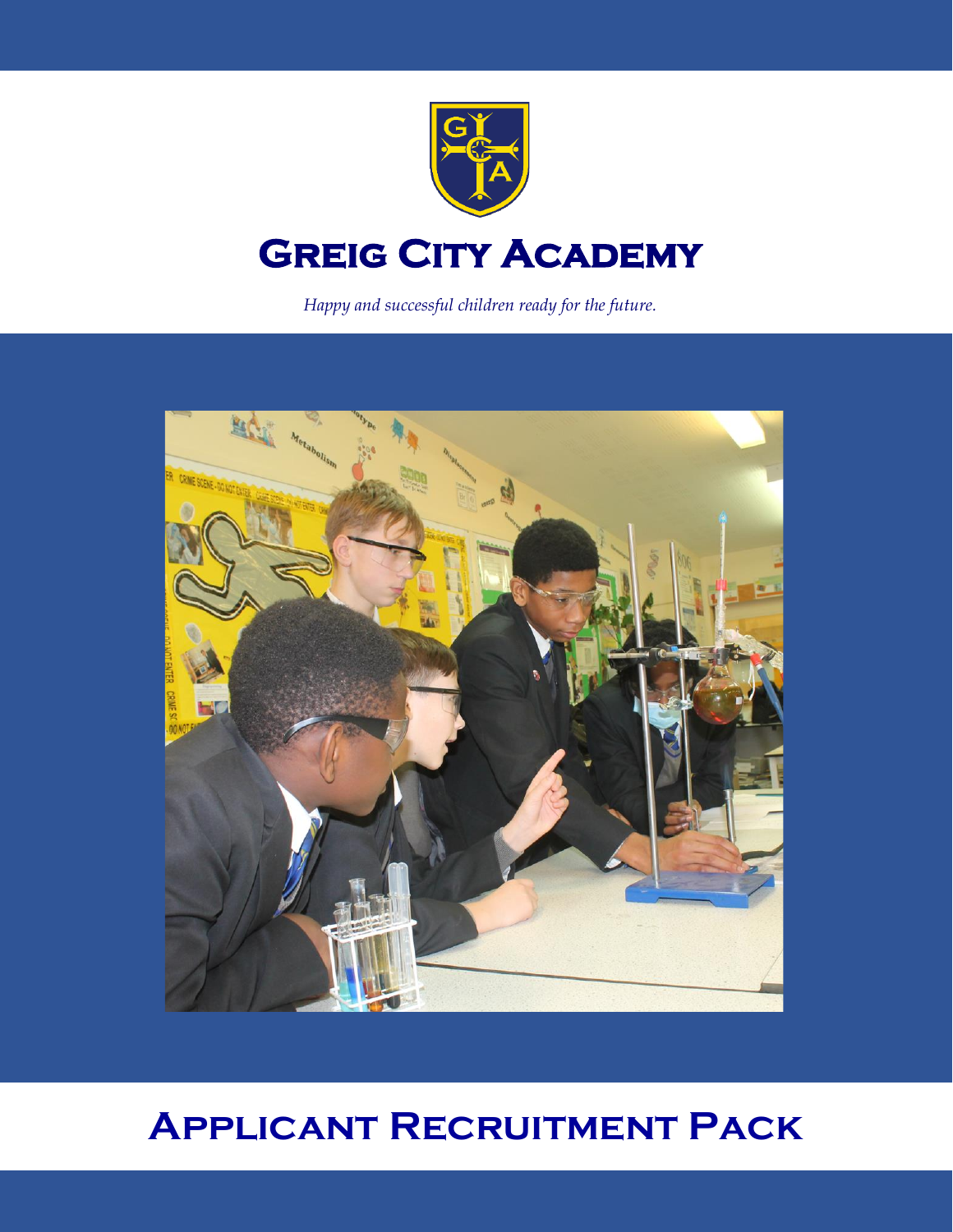## **Welcome from the Principal**

A very warm welcome to GCA. The successes of our students and the school as a whole are the result of a sustained focus on high standards of academic and personal achievement, positive attitudes towards learning and exemplary behaviour.

We are keen to attract people who will bring their own enthusiasm and commitment to a school which has been judged by Ofsted as providing a good education for all its pupils.

GCA staff work hard to ensure that students are challenged and stimulated and they are keen to work with new colleagues who are just as enthusiastic as they are about passing on a love of learning. They will inspire and challenge you but, in turn, they will welcome the ideas you bring for departmental and school improvement.

You will be encouraged to participate/ lead on projects in and out of the classroom and your efforts will always be recognised and appreciated. All our staff run at least one extra-curricular activity. We have been designated the Haringey STEM innovation hub in recognition of the wide range of projects we deliver in this area including robotics, sailing, coding and electric car racing. Sports, drama, music, art, community action, public speaking, enterprise and animation also feature strongly and we are keen to develop new activities for our very enthusiastic students and would like to hear your ideas.

Outdoor education and Duke of Edinburgh Award programmes are strengths of the school and an exciting, well-established activity is sailing - on our very own fleet. Staff say these programmes give them a great opportunity to get to know students better as well as a chance to develop their own leadership skills.

Of course, we know that you enjoy working with young people and want to make a difference to their lives. We will give you the best possible chance to do so.

We also know that good teaching is hard work! Your well-being is important to us. We aim to support you to achieve a sensible work-life balance. All staff are different and supporting them requires an individual approach. We look forward to your ideas about how we might best support you.

We could say a lot more but we think the best way for you to get a feel for what it would be like to work for GCA is to pay us a visit.

If this is of interest to you, please contact Viv Oxley, voxley@greigcityacademy.co.uk and she will arrange for you to talk to students and staff.

I hope you will find what you read and see interesting and I look forward to receiving your application form.

Paul Sutton OBE, BSc (Hons), MA Principal

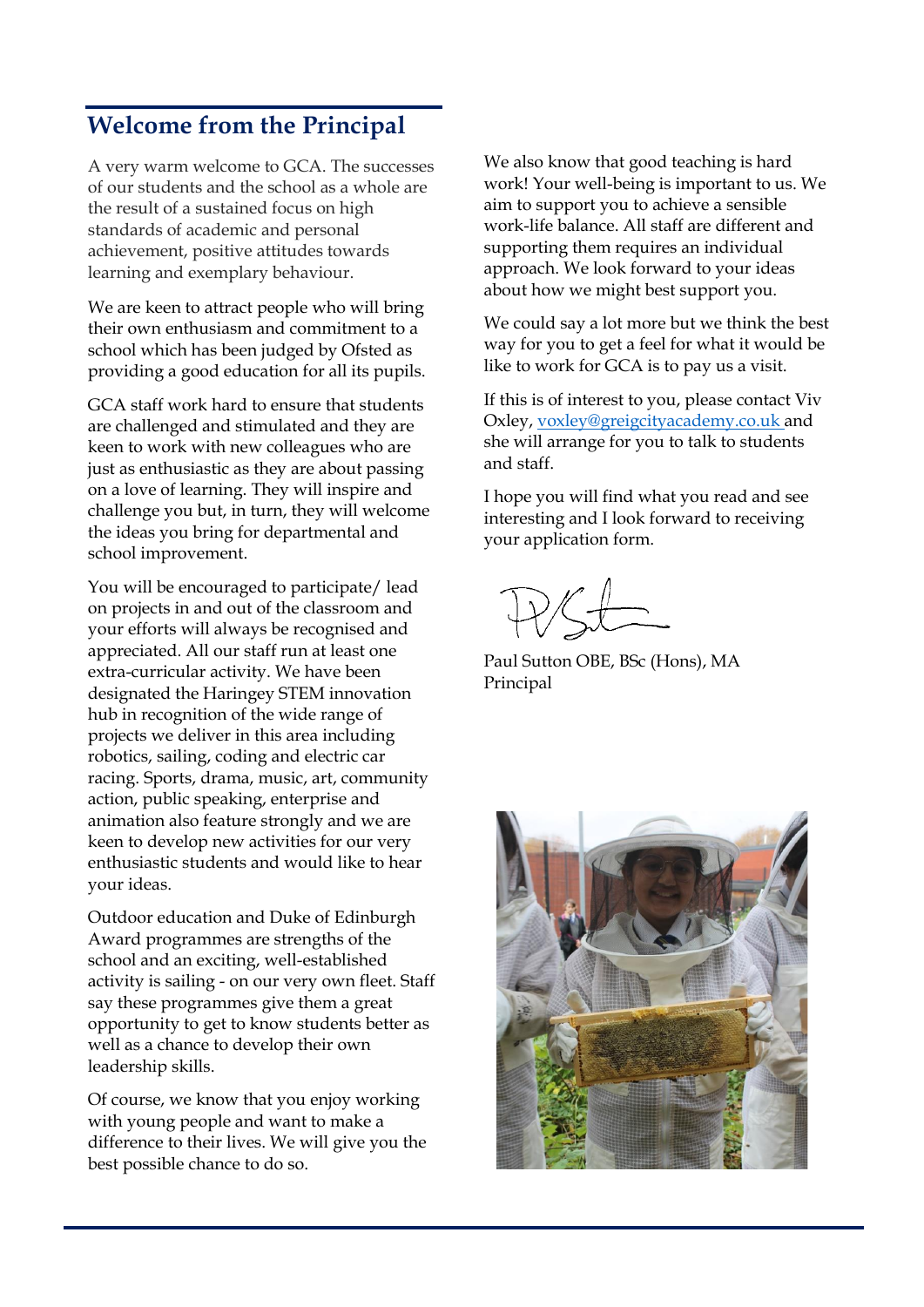### **The Academy**

Greig City Academy is a non-selective school whose pupils come from a wide variety of cultures, countries and religions. We are a Church of England school that welcomes staff and students of all faiths or no faith. Students benefit from exceptionally well resourced classrooms, labs, study areas, library and other specialist facilities.

The school's population has grown each year since it opened in 2002 and currently stands at 1074 with over 200 in the sixth form. Our pupils come from a wide range of ethnic backgrounds and 54% have English as an additional language.

We provide a broad and balanced educational experience in terms of subjects. We believe that this enables students to become aware of their academic strengths and weaknesses.

During Year 9, we provide comprehensive guidance on the Key Stage 4 curriculum and hold interviews with students and their parents or carers to agree the most suitable subjects.



We believe that pupils do well if they are able to take the subjects they enjoy at Key Stage 4 so we do not operate "option blocks". All pupils at this stage may choose any combination of subjects from the options available.

This approach has contributed to significant year-on-year improvements in GCSE and BTEC Level 2 results.

The school's outdoor education programme is second to none and is rated Outstanding by Ofsted. It includes our ground-breaking sailing programme with in-shore and offshore sailing.

Our school is a caring and well-ordered environment in which all students can enjoy learning, develop enquiring minds and

acquire the skills and knowledge they need for a changing world. Every day we see the results of our efforts; our amazing students work responsibly and with consideration for others – they are the best ambassadors for the school.

### **Our Sixth Form**

Our sixth form offers opportunities for teaching A Level, AS and BTEC Level 3 courses as well as a number of Level 2 courses. Our KS5 Science provision is broad, very popular and often over-subscribed.

Over 90% gain entry to their first choice

university each year, with destinations including Oxbridge and Russell Group universities. It has its own purpose-built accommodation and is a thriving community that contributes fully to the life of the Academy.



## **Our Mission**

At Greig City Academy we believe children should be equipped academically, spiritually and morally to take their place in our modern world. Our Christian values allow students to develop their own personal character, understand and respect their community and their part within it and flourish in their learning to become happy and successful young people ready for the future.

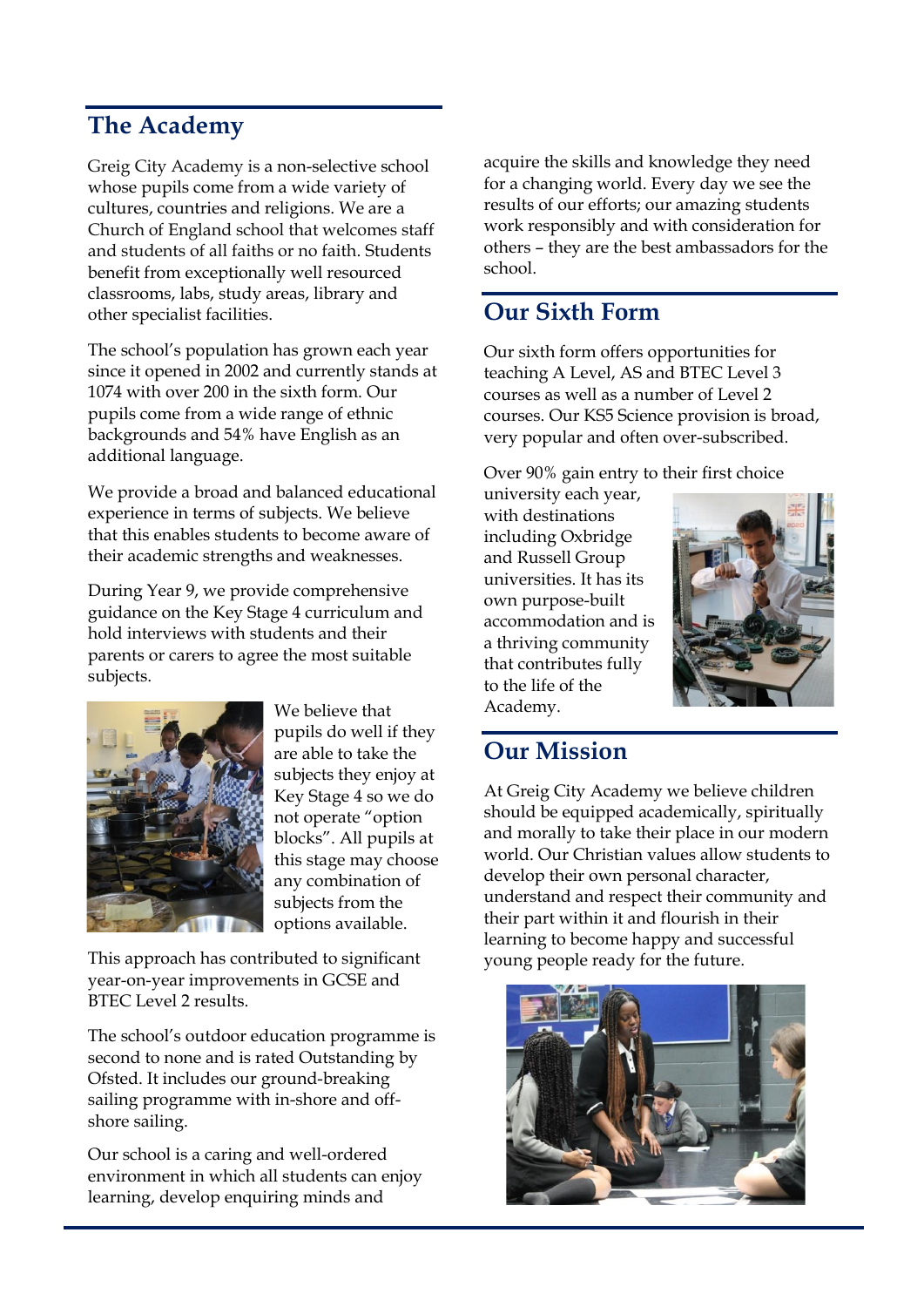### **Why work here?**

#### **GCA Learning Award**

You will get the opportunity to apply for an award of up to £2,400 for your professional development. This is in addition to the CPD programme for teaching staff. Examples of the way the award has been used include: fees for courses, specialist equipment, travel.

#### **Staff well-being**

You will be joining a tight knit community. The turnover at GCA is consistently low and the wellbeing of our staff is important to us.

Access to a range of benefits include free flu jabs, subsidised yoga classes, free fitness sessions and use of a fitness suite.

#### **Cycle to Work scheme**

Bike and/or cycling accessories to use for riding to work whilst making tax and National Insurance savings.

#### **Eye care vouchers**

Employees using a VDU can apply for a free eye examination and contribution towards cost of lenses and frames.

#### **Employer pension contribution**

Generous pension employee contributions for all staff.

#### **Season ticket loan**

Annual, interest-free season ticket loan.

#### **Free onsite parking for all staff**

#### **Staff discounts**

A variety of staff discount schemes.

#### **Staff trips and outdoor education**

There are many opportunities for staff to become involved in a wide variety of outdoor education trips, including our sailing programme and participation in our Duke of Edinburgh programme.

# **CPD and Support**

We are committed to developing staff both professionally and personally. We have 50 hours per year ring-fenced training time per year for staff development. We believe in challenging and trusting our staff and allow teachers the autonomy to be creative in their classroom teaching.

Teachers are encouraged and supported to learn from each other. We have a popular, weekly, in-house Teaching and Learning Café, where a wide range of great teachers and support staff share best practice.

We are active members of the Haringey Education Partnership and The North East London Teaching Schools Hub. Ambitious teachers benefit from the opportunity to take the relevant National Professional Qualification and we provide the perfect setting for developing excellent practice in the classroom and gaining the relevant skills for career progression.

### **Excellent location**

We are located in Hornsey in a leafy area of North London close to Alexandra Park, Queens Wood and Highgate Wood. The school is on a busy high street close to the neighbourhoods of Crouch End and Muswell Hill. Transport links are excellent. We are well served by bus, tube and overland train.

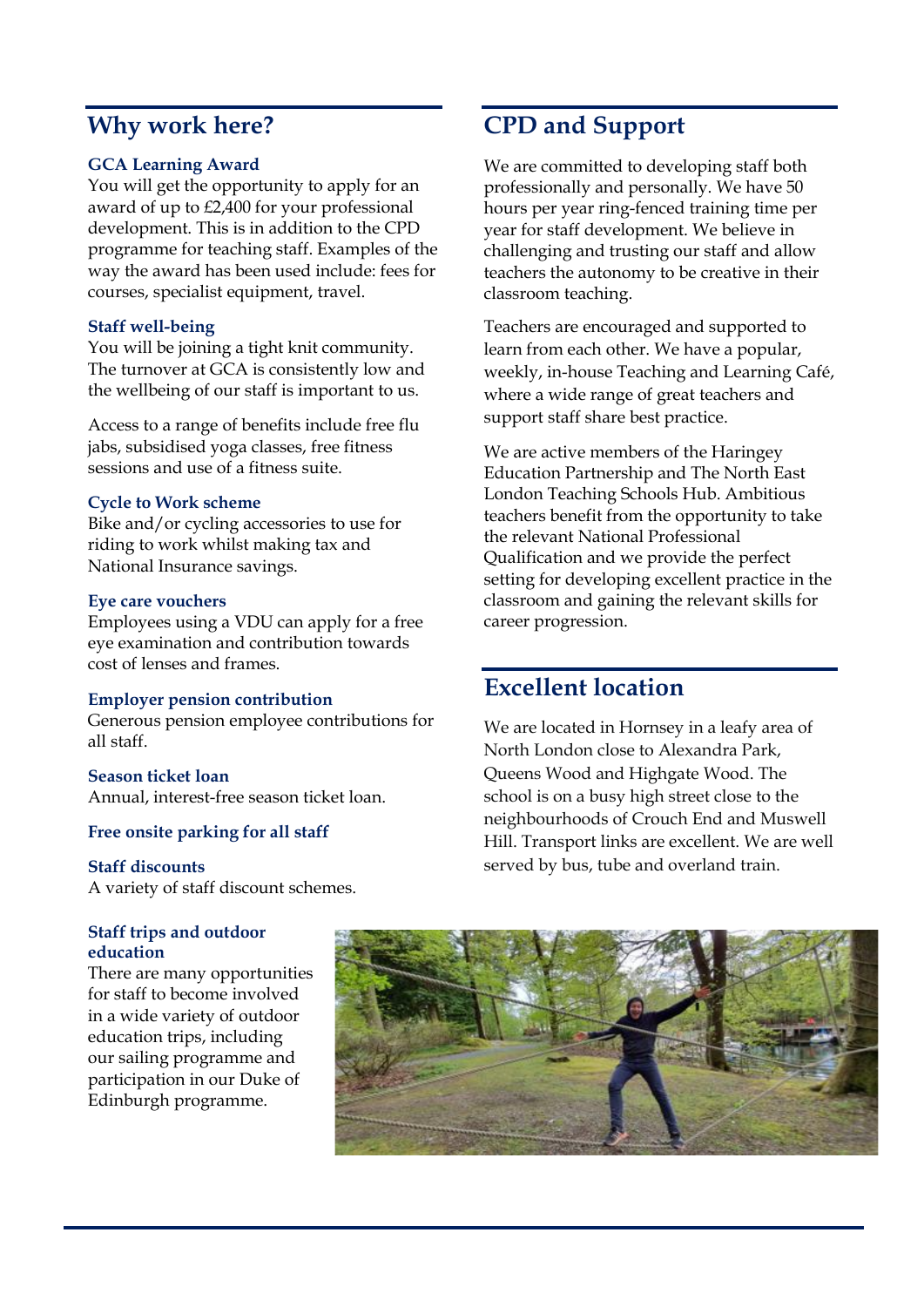# **How to apply**

Please download the application form via the school's website and email your completed application to voxley@greigcityacademy.co.uk In line with safer recruitment guidance, the Academy will not accept CVs.

When completing the application, please provide a full employment history in chronological order since leaving secondary education (excluding any post-secondary education or training, which should be included in the section of Education/Qualifications), including any part time and voluntary work and any periods not in employment or education.

Please attach a statement in support of your application. This is an opportunity to give additional information about yourself. This should include details of why you are applying for this post, and the experience and expertise you offer. Your statement should be no longer than three sides of A4 and should also take account of the 'Person Specification', as this will be used throughout the selection process.

#### **Referees**

Please give the names of two people to whom reference can be made. One referee should be your current or most recent employer and, if possible, one should be from an employer for whom you have worked with children. Relatives may not be given as referees.

#### **Equality and Diversity Monitoring Information**

The Academy is committed to the principle of equal opportunities; we welcome all applicants and value the diversity they bring.

The collection of equality information is solely for monitoring purposes to ensure that our policies and procedures are effective. Any data you enter onto this monitoring form will only be used for monitoring purposes and will not be used in assessing and or scoring your application or during the interview process.

#### **Safeguarding and Child Protection**

GCA has a commitment to safeguarding and promoting the welfare of children and has safer recruitment procedures in place for the selection of staff.

If you are offered a job, the offer will be subject to satisfactory pre-employment checks, such as identity checks, proof of your eligibility to work in the UK, receipt of satisfactory references, qualifications check, medical clearance and criminal conviction (DBS) clearance.

#### **Criminal Record and Disclosure and Barring Service**

The post holder will be exempt from the Rehabilitation of Offenders Act 1974 and is therefore required to declare in the application all past convictions, including spent ones.

The information you provide will be treated as strictly confidential and will be considered only in relation to the post for which you are applying.

If you are appointed, you will be required to undergo an Enhanced DBS check, which will include a check against the barred list.

Disclosure of a conviction, caution or pending prosecution does not necessarily mean that you will not be appointed; a main consideration will be whether the offence is one which would make the person unsuitable to work with children.

#### **Closing date**

We encourage candidates to submit their application at their earliest opportunity and in advance of the closing date as, depending on application numbers, we reserve the right to close or extend the deadline for receiving completed application forms.